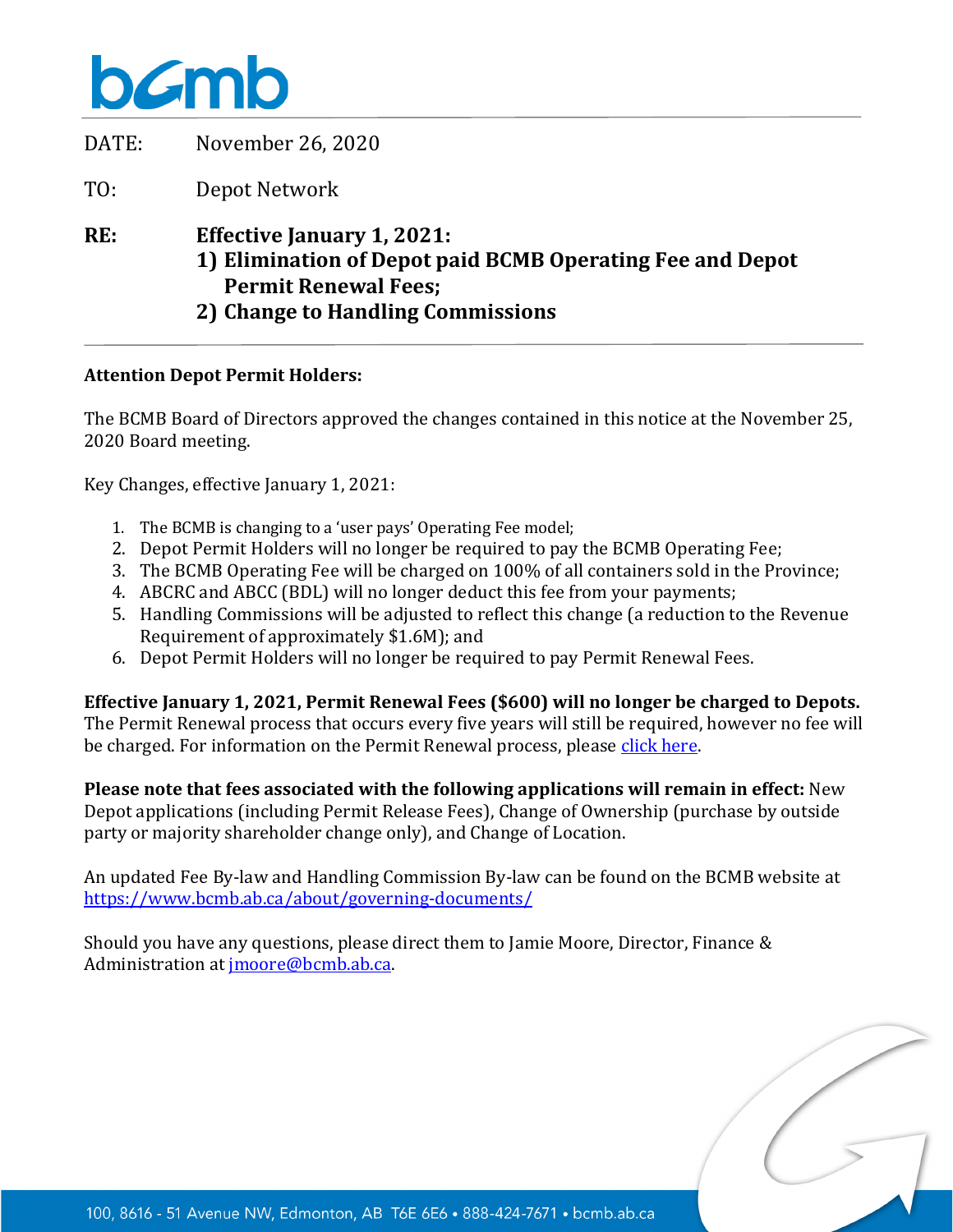**Example:** Sample Bottle Depot R-Bill – Before and after changes

#### $\overline{\phantom{a}}$  $\overline{c}$ t

|                    | abcrc ()                                     |          |          |                                                    |     |                                         |             | <b>Depot Statement</b>         |  |
|--------------------|----------------------------------------------|----------|----------|----------------------------------------------------|-----|-----------------------------------------|-------------|--------------------------------|--|
|                    | <b>SAMPLE DEPOT</b> (Current 2020 Rates)     |          |          |                                                    |     |                                         |             | <b>Electronic File Transfe</b> |  |
| R-Bill<br>Pro-Bill | 123456789<br>PA987654321                     |          |          | Received<br>Approved                               |     |                                         |             | 2020-09-20<br>2020-09-23       |  |
| Units              | <b>Description</b>                           | Deposit  | Handling | GST                                                | VAF | <b>BCMB</b>                             | <b>ABDA</b> | <b>POR</b>                     |  |
| 32,400             | Aluminum 0 -1 Litre                          | 3.240.00 | 1,179.30 | 56.38                                              |     | (25.95)                                 | (17.85)     | (7.80)                         |  |
| 120                | Bag in a Box Over 1 Litre                    | 30.00    | 47.76    | 2.38                                               |     | (0.10)                                  | (0.07)      | (0.03)                         |  |
| 900                | Gable Top 0 -1 Litre                         | 90.00    | 64.25    | 3.14                                               |     | (0.72)                                  | (0.50)      | (0.22)                         |  |
| 720                | Gable Top Over 1 Litre                       | 180.00   | 99.02    | 4.89                                               |     | (0.58)                                  | (0.40)      | (0.18)                         |  |
| 3.780              | Glass 0 -1 Litre                             | 378.00   | 303.31   | 14.87                                              |     | (3.03)                                  | (2.09)      | (0.91)                         |  |
| 1,440              | HDPE Natural Over 1 Litre                    | 360.00   | 229.32   | 11.35                                              |     | (1.14)                                  | (0.78)      | (0.36)                         |  |
| 12,000             | PET 0 -1 Litre                               | 1,200.00 | 578.50   | 27.97                                              |     | (9.60)                                  | (6.60)      | (2.90)                         |  |
| 1,800              | PET Over 1 Litre                             | 450.00   | 236.55   | 11.68                                              |     | (1.45)                                  | (1.00)      | (0.45)                         |  |
| 1,500              | Plastics Other 0 - 1 Litre                   | 150.00   | 83.00    | 4.03                                               |     | (1.20)                                  | (0.83)      | (0.36)                         |  |
| 3,000              | Scrap Aluminum<br>Tetra Brik 0 -1 Litre      | 300.00   | 164.88   | 8.01                                               |     | (2.40)                                  | (1.66)      | (0.72)                         |  |
| 57,660             | Total                                        | 6,378.00 | 2,985.89 | 144.70                                             |     | (46.17)                                 | (31.78)     | (13.93)                        |  |
|                    |                                              |          |          |                                                    |     | Subtotal:<br>GST                        |             | 9,272.01<br>144.70             |  |
|                    |                                              |          |          |                                                    |     | <b>Grand Total:</b>                     |             | 9,416.71                       |  |
|                    | abcrc <b>O</b><br>SAMPLE DEPOT (2021 Rates)  |          |          | <b>Depot Statement</b><br>Electronic File Transfer |     |                                         |             |                                |  |
| R-Bill<br>Pro-Bill | 123456789<br>PA987654321                     |          |          | Received<br>Approved                               |     | 2021-01-01<br>2021-01-03                |             |                                |  |
| Units              | <b>Description</b>                           | Deposit  | Handling | GST                                                | VAF | <b>BCMB</b>                             | <b>ABDA</b> | <b>POR</b>                     |  |
| 32.400             | Aluminum 0 -1 Litre                          | 3,240.00 | 1,157.33 | 56.58                                              |     |                                         | (17.85)     | (7.80)                         |  |
| 120                | Bag in a Box Over 1 Litre                    | 30.00    | 47.23    | 2.36                                               |     |                                         | (0.07)      | (0.03)                         |  |
| 900                | Gable Top 0 -1 Litre                         | 90.00    | 63.32    | 3.13                                               |     |                                         | (0.50)      | (0.22)                         |  |
| 720                | Gable Top Over 1 Litre                       | 180.00   | 97.80    | 4.86                                               |     |                                         | (0.40)      | (0.18)                         |  |
| 3,780              | Glass 0 -1 Litre                             | 378.00   | 299.11   | 14.81                                              |     |                                         | (2.09)      | (0.91)                         |  |
| 1,440              | HDPE Natural Over 1 Litre                    | 360.00   | 226.48   | 11.27                                              |     |                                         | (0.78)      | (0.36)                         |  |
| 12,000             | PET 0 -1 Litre                               | 1,200.00 | 568.92   | 27.97                                              |     |                                         | (6.60)      | (2.90)                         |  |
| 1,800              | PET Over 1 Litre                             | 450.00   | 233.59   | 11.61                                              |     |                                         | (1.00)      | (0.45)                         |  |
| 1,500              | Plastics Other 0 - 1 Litre<br>Scrap Aluminum | 150.00   | 81.71    | 4.03                                               |     |                                         | (0.83)      | (0.36)                         |  |
| 3,000              | Tetra Brik 0 -1 Litre                        | 300.00   | 162.30   | 8.00                                               |     |                                         | (1.66)      | (0.72)                         |  |
| 57,660             | Total                                        | 6,378.00 | 2,937.78 | 144.60                                             |     |                                         | (31.78)     | (13.93)                        |  |
|                    |                                              |          |          |                                                    |     | Subtotal:<br>GST<br><b>Grand Total:</b> |             | 9,270.07<br>144.60<br>9.414.67 |  |

| <b>Summary of Differences</b>                      |            |            |                   |  |  |  |
|----------------------------------------------------|------------|------------|-------------------|--|--|--|
| <b>Description</b>                                 | 2020 Rates | 2021 Rates | <b>Difference</b> |  |  |  |
| Handling Commission - based on 2021 adjusted rates | \$2,985.89 | \$2,937.78 | (\$48.11)         |  |  |  |
| found on page 3                                    |            |            |                   |  |  |  |
| GST - adjusted based on new totals                 | \$144.70   | \$144.60   | (\$0.10)          |  |  |  |
| BCMB Fees - no longer paid by Permit Holders       | (\$46.17)  | \$0.00     | \$46.17           |  |  |  |
| <b>Grand Total</b>                                 | \$9,416.71 | \$9,414.67 | (\$2.04)          |  |  |  |